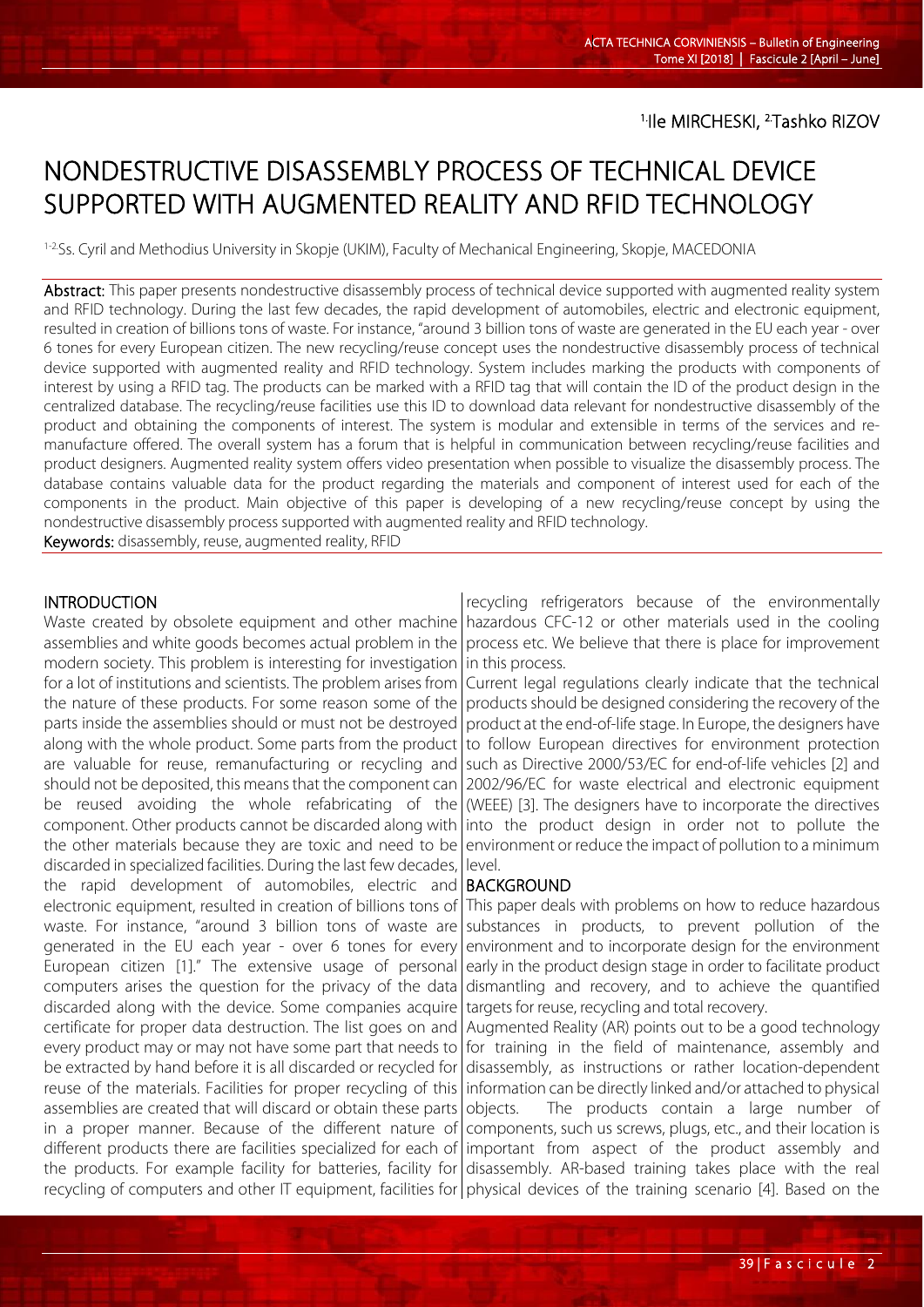principle of perspective projection, the 3D virtual scene in ARbased assembly and disassembly guiding system is positioned into the virtual world and displayed the specified viewpoint on the specified screen area. All algorithms proposed in this paper [5] are utilized by automatically extracted CAD feature's bounding box model of part as input data so they could be implemented for online planning of 3D assembly guiding scenes. One of the most industrial applications in which augmented reality can be applied is disassembly process. In the paper [6], the authors introduce the possibilities of the implementation of augmented reality concept in the disassembly process with goal of shortening the overall duration of the disassembly process of heating circulation pump assembly.

Zhang et al. [7] proposed a RFID-assisted assembly guidance system in an augmented reality environment. The paper presented a novel research aiming at providing just-in-time information rendering and intuitive information navigation, methodologies of applying RFID, infrared-enhanced computer vision, and inertial sensor. Stankovski et al. in the paper [8,9] presented a new way for identification of products/parts and their tracking during the whole life cycle, from the manufacture and assembly phase to the disassembly phase. RFID technology is applied on a chosen product, an in-mould labelling (IML) robot. RFID-based integrated method for electromechanical products disassembly decision-making was presented in the paper [10]. Chen et al. shows how RFID technology can be utilized to record and trace the lifecycle information, hence optimizing disassembly process and improving recovery efficiency. This integrated method is highly extensible, and it can be applied to various types of electromechanical products. Mircheski et al. in the paper [11] presented a method for improving the process and cost of nondestructive disassembly of a final product. The method analyzes the nondestructive disassembly by determining a disassembly interference matrix, feasible disassembly sequences, and improved nondestructive disassembly sequences. The innovative element of the nondestructive disassembly method proposed in the paper is integrating the generated conceptual design solutions for a given technical device with a software package developed for determining its improved disassembly sequence embedded within a 3D CAD platform. In this article, a nondestructive disassembly process of a technical device supported with augmented reality and RFID technology is proposed. Different from other methods and strategies, this method uses system which marks the components of interest from the product by using a RFID tag which contains the ID of the product design in the centralized database. The system is modular and extensible in terms of the services and re-manufacture offered. The overall system has a forum that is helpful in communication between recycling/reuse facilities and product designers. Augmented reality system offers video presentation when possible to visualize the disassembly process. Main objective of this

paper is the development of a new recycling/reuse concept by using the nondestructive disassembly process supported with augmented reality and RFID technology.

### THE STRUCTURE OF THE MODEL

The research presented in this paper is oriented into creating and implementing of useful novel model for easy nondestructive disassembly process of technical device supported with augmented reality and RFID technology. In this context, the novel model is intended for end-of-life products which consist valuable components or component of interest. The novel model for nondestructive disassembly includes innovative elements such as: planning of nondestructive disassembly process in the early stages of the design process; connecting with the production process and product marking with RFID tag which will indicate that the product consists a valuable component of interest; and into the end-of-life stage of the product will give procedure and order for nondestructive disassembly supported with augmented reality. The overall model is an iterative process that improves the product structure and some valuable components will be reused or recycled. As depicted in Figure 1, the proposed model is performed in three main phases.



Figure 1. Flowchart of the proposed model for nondestructive disassembly using augmented reality and RFID technology

 Phase 1: Planning of the nondestructive disassembly process in the early stages of the design process which includes identification of fastener, component, contacts between parts, materials and weight for the parts by using of 3D CAD file as an input in SolidWorks assembly file of product with extension ''.SLDASM''. Also, this phase includes the automatic determination of the contact matrix between fasteners and components (FC), automatic determination of the contact matrix between components (CC) for all subassemblies (SA) within the product assembly (A), the disassembly operations, the disassembly interference matrix, all possible disassembly sequences, the improved disassembly sequence by using of developed software presented in the paper [11].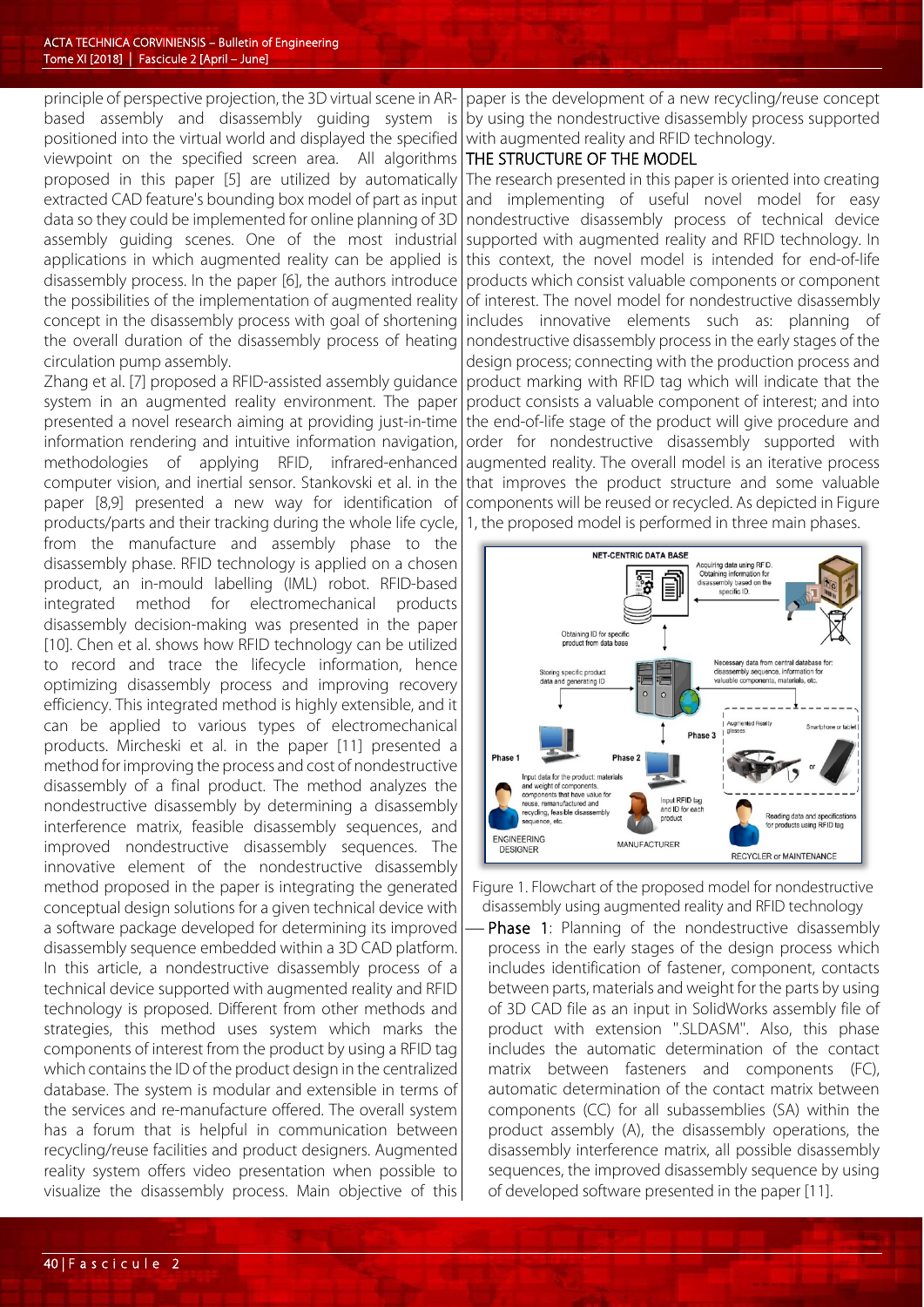In order to demonstrate the proposed model, the product hair-dryer is used as an example. The main goal of the model is the presentation of the improved non-destructive disassembly sequence supported with augmented reality and RFID technology. Constituent components of the hairdryer are:  $C_1$ =Holder,  $C_2$ =Exit part, housing which is consisted of two components (called  $C_3$ =Body part and  $C_4$ =Back part),  $C_5$ =Propeller,  $C_6$ =Electric motor,  $C_7$ =Heating element. A discrete fasteners in the hair dryer are:  $F_1=F-Bolt M2x8-3$ ,  $F_2=F-B$ Bolt M2x8-1,  $F_3 = F-Bolt M2x8-2$ ,  $F_4 = F-Bolt M2x28-1$ , and nondiscrete fasteners are:  $F_5 = F5$ -Virtual (between C1,C3),  $F_6 = F6$ -Virtual (C1,C6) and  $F_7 = F7$ -Virtual (C2,C3). In the Figure 2, the CAD model of the product assembly for hair-dryer and its constituent elements is shown with exploded view. For simplicity of calculations the abbreviation names for components and fasteners  $(C_1, C_2, \ldots$  and  $F_1, F_2, \ldots)$  are applied.



Figure 2. Exploded view and assembly of hair-dryer The electric motor as valuable component of interest for reuse is aim for the disassembly process. The optimal disassembly sequences in according with methodology presented in the paper [11] are:

F2(-y), F3(-y), C4(-y), F4(-y), C5(-y), C6(-y)

F3(-y), F2(-y), C4(-y), F4(-y), C5(-y), C6(-y)

The optimal nondestructive disassembly sequence is usually a partial disassembly sequence, because not all disassembly operations return profit. The optimal nondestructive disassembly sequence gives insight into the disassembly cost, the percent of recovered material and other characteristics of the product. The lower the disassembly cost, the higher is the economic effect of the product recovery. The higher is the weight and volume of the recovered materials, the higher is the environmental benefit. These criteria can give important information to the designer in order to compare the design variants and select those that return higher value at product end-of-life and have lower negative effect to the environment.

-Phase 2: The model for nondestructive disassembly process of technical device utilizes RFID technology. Radio Frequency Identification (RFID) is a wireless identification technology consisted of a RFID tag, RFID reader/writer, a RFID antenna and related software. The key advantages of this technology compared to other identification technologies, like for example the barcode are: noncontact identification; long-distance reading of tags; simultaneous reading of multiple tags; high automation of the procedure; huge quantity of data can be processed very fast. The main disadvantages of the RFID technology is the limited amount of data that can be stored on a single tag and the price of a tag compared to a barcode sticker.

The developed model operates using a Neology Ultra High Frequency (UHF) Class-1 Gen-2 96 bit RFID tag containing a code in XML format. The products are marked with the appropriate RFID tag. The system is based on the software package of Inner Circle Logistics using the software Circus<sup>SM</sup>, Jester<sup>SM</sup>, Ringmaster<sup>SM</sup> and Scarborough Fair<sup>SM</sup> as is presented in Figure 3.



Figure 3. Diagram of the RFID software system architecture  $Circus<sup>SM</sup>$  is a RFID interface software that provides the ability to tie passive RFID tag data to the database utilizing next generation security protocols. Jester<sup>SM</sup> is an automated data exchange application designed to post data to a net-centric virtual relational database. In the same way that Scarborough Fair<sup>SM</sup> makes data available to a variety of audiences, Jester<sup>SM</sup> runs in the background and enables smart data transfer capabilities that tie directly to virtually any database. Ringmaster<sup>SM</sup> provides the authentication and control functions for the systems as well as the domain name system (DNS) lookup and other web services. It guarantees the security of the system, ensuring that only those with proper authority can access the information.

When the RFID tag is read by a RFID reader (Figure 4), the read information is transformed in order to access the centralized database and obtain the product ID code and the product design datasheet, such as shown in the Figure 1. The database can be designed in a way to satisfy the needs of each member of the product lifecycle chain. At this point, the product design sheet contains data elements for the product name, manufacturer, dimensions, number of parts, materials of parts, whether the product contains hazardous materials, components of interest, and the most important the disassembly sequence. The recycling facilities can use this ID to download data relevant for nondestructive disassembly of the product and obtaining the components of interest. The manufacturer inputs the necessary data in the database. The design of the database can be adopted to various requirements.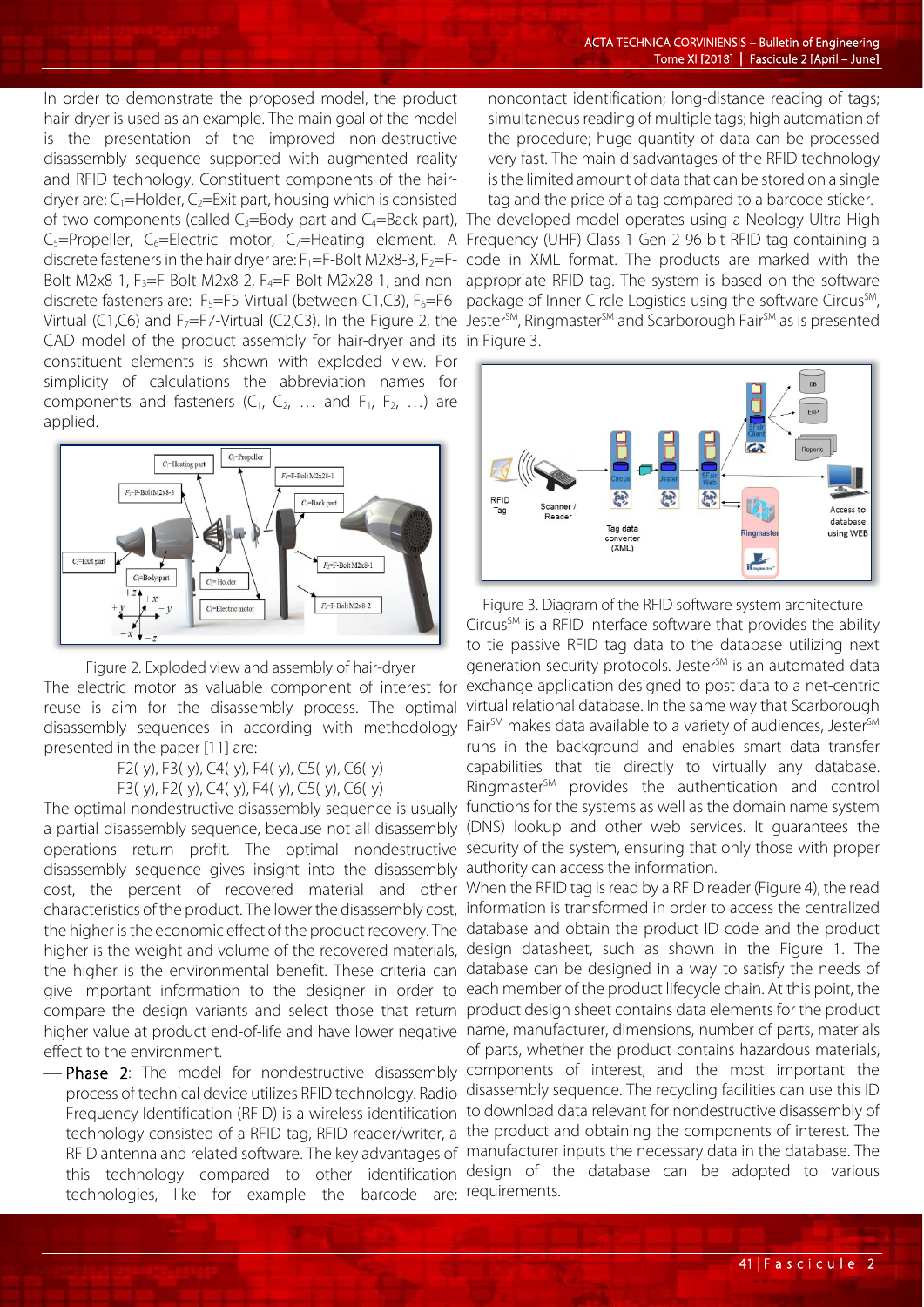The proposed model is modular and extensible in terms of the services offered. The system may have forums that will be helpful in communication between recycling facilities and product designers.

This form of the system design provides the necessary security of the proposed model. The RFID tag contains only non-sensitive information that can be utilized after accessing a secure database. In that way, reading the information written on the tag during the lifecycle of the product does not present a security risk for the any of the involved parties.



 Figure 4. Placement of RFID tag and tag reading Phase 3: The system offers interactive video tutorials of nondestructive disassembly process and disassemble of valuable components of interest with visualization of the disassembly process supported with augmented reality.

Augmented reality (AR) is a technology that enables digitally stored spatial information to be overlaid graphically on views of the real world [12]. AR allows the user to see the real world, with virtual objects superimposed upon or composited with the real world. Ideally, it would appear to the user that the virtual and real objects coexisted in the same space. Augmented Reality enhances a user's perception of and interaction with the real world [13]. The virtual objects display information that the users cannot directly detect with their own senses. The information conveyed by the virtual objects helps a user perform real-world tasks.

The usual 2D technical drawings or 3D video animations of the disassembly process are difficult to understand and challenging to follow. The proposed model uses an interactive video guide superimposed on the real product. The system requires a hand-held device equipped with rear mounted camera, Android or iOS operating systems and access to internet. An animation of the disassembly process is created for the defined optimal nondestructive disassembly sequence from phase 1.

Using the Augment software platform the animation is uploaded to the Augment Manager providing the necessary information and tags. Using the data read from the RFID tag, a link to the 3D model in Augment Manager is generated and the animation is loaded on the hand-held device. The superimposed model in augmented reality is displayed on the screen.

The animation guides the recycler in the process of the nondestructive disassembly step-by-step as shown in Figure

5. The system provides with corresponding views as the user changes the viewing angle and position relative to the product with real motion. The component of interest is highlighted and the corresponding information is displayed. In case of presence of hazardous materials, the animation will provide the procedures for secure disposal. The systems is designed to operate using a hand-held device or a Head-Mounted Display (HUD).





Figure 5. Step-by-step visual guide for nondestructive disassembly operations in Augmented Reality

# **CONCLUSION**

In this paper, a novel model for nondestructive disassembly process of end-of-life product supported with augmented reality and RFID technology is proposed. Using this model, the information about the nondestructive disassembly process of end-of-life product and information regarding the valuable component of interest can be delivered directly via net-centric database by using of RFID tag and the nondestructive disassembly process will be shown with video presentation in augmented reality.

The model provides the necessary security of the product information by not storing real information to the RFID tag. As a result, this proposed model can improve the percent of recovered material, recovered valuable functional component of interest for reuse, lower negative effect to the environment, biggest recovery profits, easy disassembly process by using of video presentation and augmented reality.

#### Note

This paper is based on the paper presented at 13th International Conference on Accomplishments in Mechanical and Industrial Engineering – DEMI 2017, organized by University of Banja Luka, Faculty of Mechanical Engineering, in Banja Luka, BOSNIA & HERZEGOVINA, 26 - 27 May 2017.